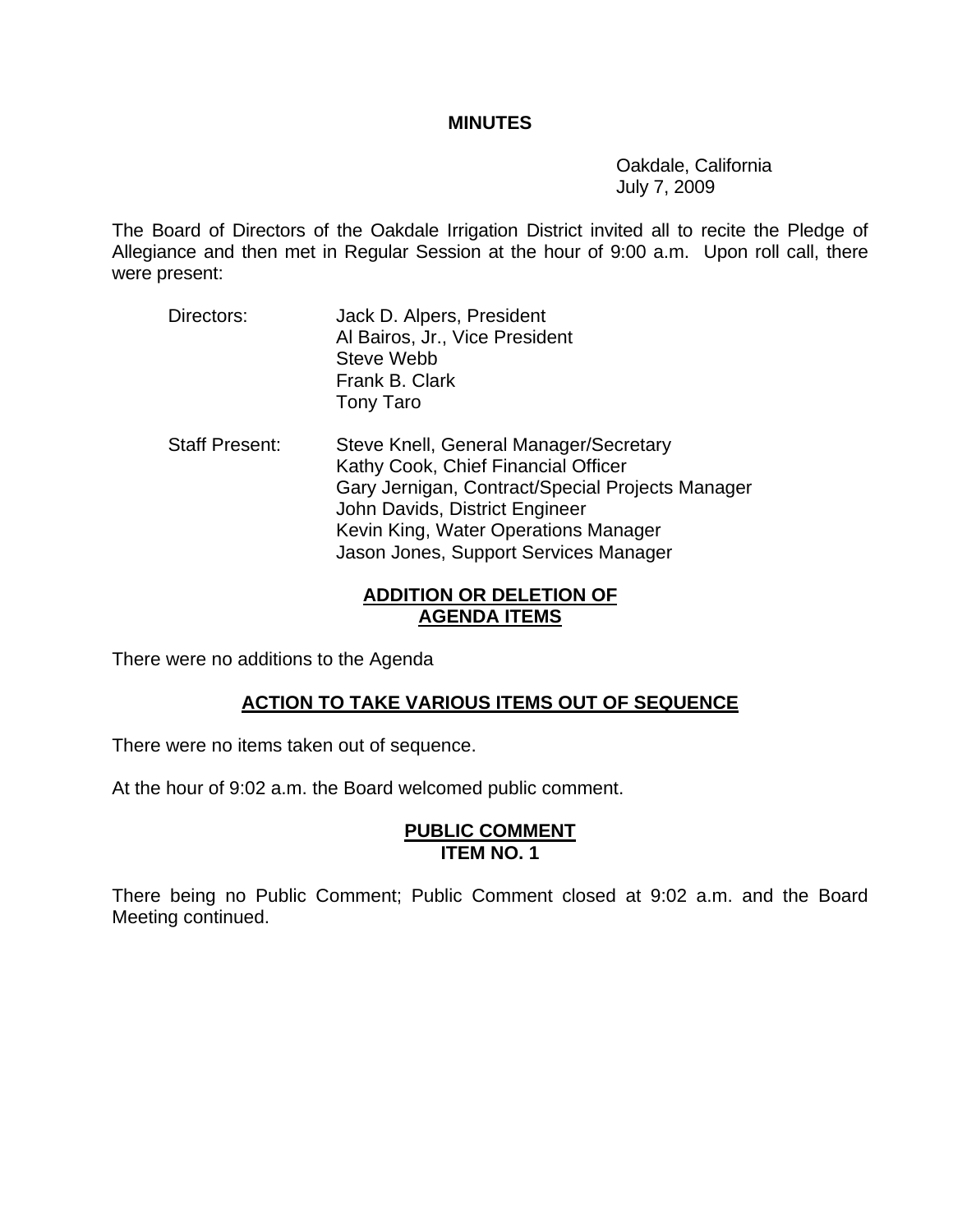### **CONSENT ITEMS ITEM NOS. 2, 3, 4, 5, 6, 7**

#### **ITEM NO. 2 APPROVE THE BOARD OF DIRECTORS' MINUTES OF THE SPECIAL MEETING OF JUNE 23, 2009 AND RESOLUTION NOS. 2009-40, 2009-41, AND 2009-42**

A motion was made by Director Webb, seconded by Director Bairos, and unanimously supported to approve the Board of Directors' Minutes of the Special Meeting of June 23, 2009 and Resolution Nos. 2009-40, 2009-41 and 2009-42.

#### **ITEM NO. 3 APPROVE OAKDALE IRRIGATION DISTRICT STATEMENT OF OBLIGATIONS**

A motion was made by Director Webb, seconded by Director Bairos, and unanimously supported to approve the Oakdale Irrigation District Statement of Obligations.

### **ITEM NO. 4 APPROVE BOARD ATTENDANCE AND DISTRICT PARTICIPATION AS A SPONSOR AT THE ACWA 2009 FALL CONFERENCE IN SAN DIEGO, CALIFORNIA**

A motion was made by Director Webb, seconded by Director Bairos, and unanimously supported to approve Board attendance and District participation as a sponsor at the ACWA 2009 Fall Conference in San Diego, California.

#### **ITEM NO. 5 APPROVE RESOLUTION SELECTING FOUR (4) CANDIDATES TO THE SDRMA BOARD OF DIRECTORS**

A motion was made by Director Webb, seconded by Director Bairos, and unanimously supported to approve the Resolution Selecting Four (4) Candidates to the SDRMA Board of Directors.

### **ITEM NO. 6 APPROVE PROFESSIONAL SERVICES AGREEMENT FOR KLEINFELDER WEST, INC., ENVIRONMENTAL AND GEOTECHNICAL/MATERIALS CONSULTANT**

A motion was made by Director Webb, seconded by Director Bairos, and unanimously supported to approve the Professional Services Agreement for Kleinfelder West, Inc., Environmental and Geotechnical/Materials Consultant.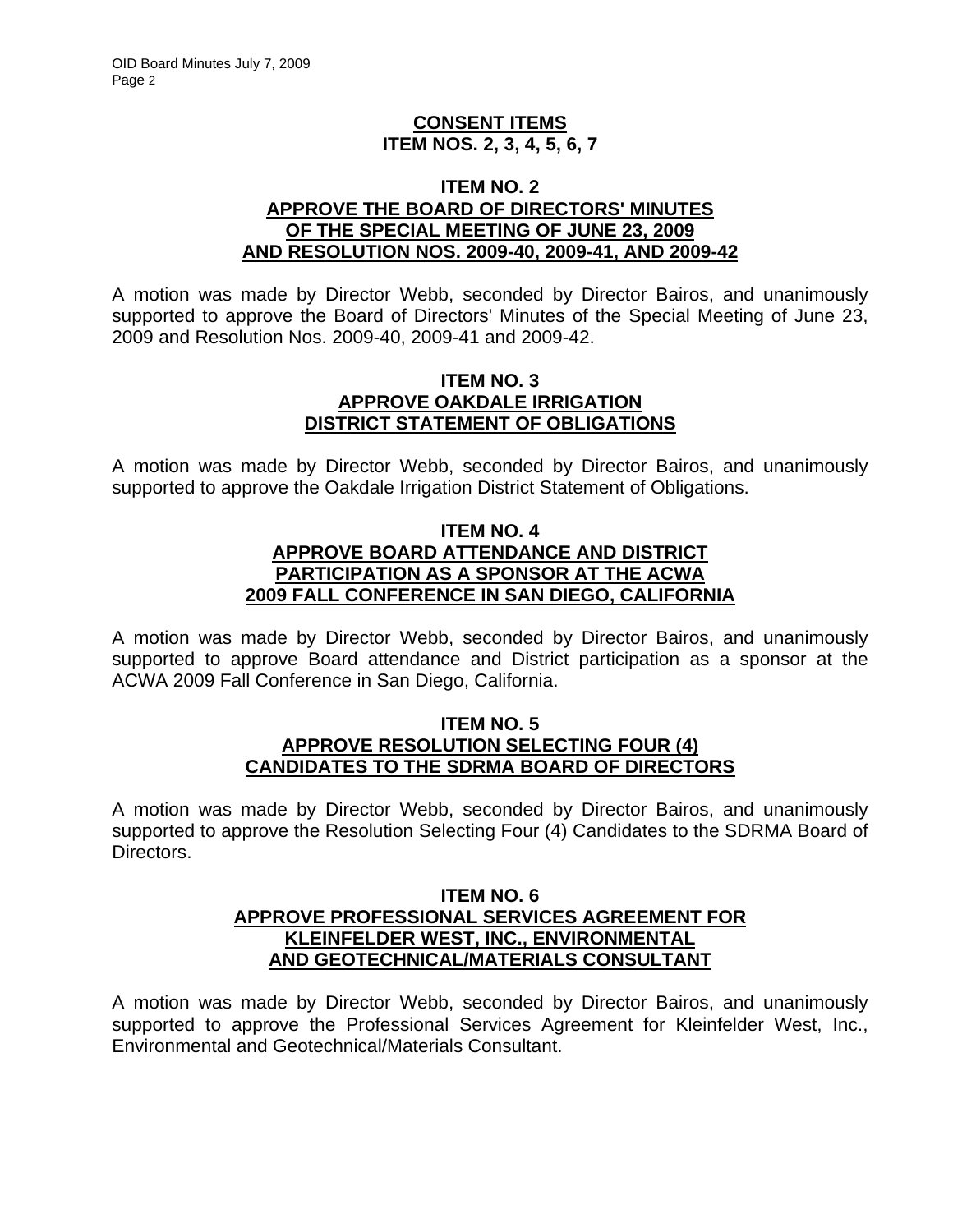### **ITEM NO. 7 APPROVE GENERAL SERVICES AGREEMENTS FOR VARIOUS VENDORS AND CONTRACTORS**

A motion was made by Director Webb, seconded by Director Bairos, and unanimously supported to approve the General Services Agreements for various vendors and/or contractors (North Coast Laboratories, LTD., D & L Concrete Pumping, Maxim Crane Works, LP, Pape Machinery, Glendel Corp., dba Roto-Rooter, Valley Air Conditioning – Maintenance, Crimetek Security Services, and Overhead Technology, Inc.).

### **ACTION CALENDAR ITEMS NOS. 8, 9, 10, 11, 12, 13**

### **ITEM NO. 8 REVIEW AND TAKE POSSIBLE ACTION ON A REQUEST TO CANCEL PENALTIES (APN: 010-032-006 – MARK COOK, M.D.)**

Mark Cook, MD, a rural water customer in OID's RWS (formally ID52) residing at 9600 Allende Lane, is requesting that the \$6 late payment fee and \$12 15-day notice fee that was applied to his account be cancelled. In his June 23, 2009 correspondence, Dr. Cook states that he has been paying five (5) months in advance on his account as he is out of the country for extended periods of time. District records show that in February 2009 Dr. Cook paid 2-months past due charges and approximately 3-months of charges in advance. The advance payment in the third month was short by \$16.64; which caused the aforementioned penalties to be applied.

In accordance with Water Code section 26000, the Board shall order the treasurer to cancel or modify, as may be proper, an assessment when it finds that any property has been either:

- (a) Assessed in any year more than once.
- (b) Assessed by reason of a clerical error for more than its full cash value.
- (c) Computed for assessment on an excessive acreage.
- (d) Assessed while not in the district.

The fees being assessed cover staff's time in securing payment. OID has billed the RWS for these expenses already. If the fees are waived the Board passes these costs to all users in OID's RWS.

Director Taro recused himself from this agenda item.

A motion was made by Director Clark and seconded by Director Bairos to approve the request to cancel penalties and was voted as follows:

| Ayes: | Directors Webb, Clark, Bairos |
|-------|-------------------------------|
| Noes: | Director Alpers               |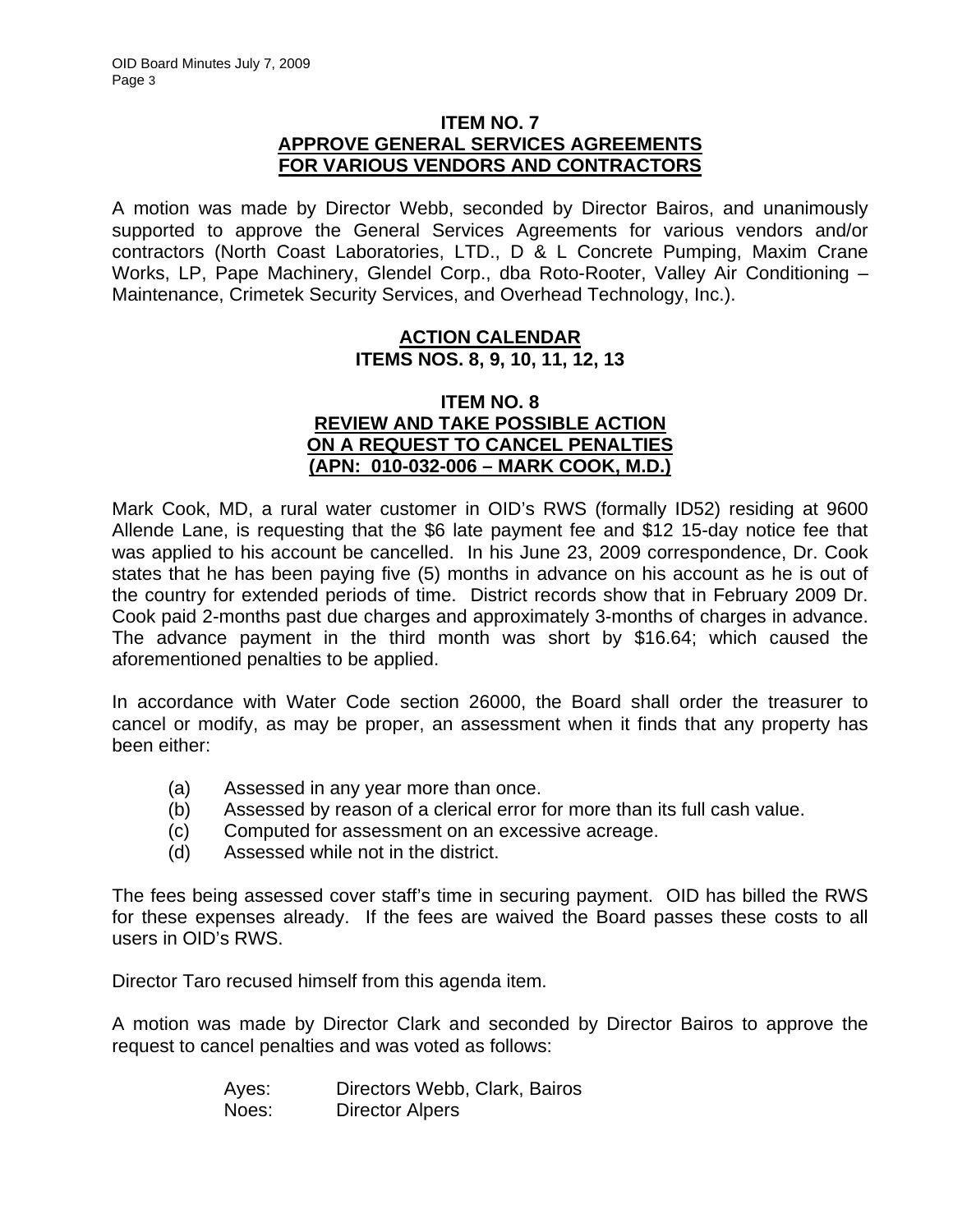### **ITEM NO. 9 REVIEW AND TAKE POSSIBLE ACTION ON AVAILABILITY OF ADDITIONAL WATER FOR OUT-OF-DISTRICT LANDS (APN: 010-040-005 – CHARLIE SMITH)**

The District has received an additional request for an out of district service agreement. The details of the potential agreement are listed below:

- 1. Charlie Smith APN: 010-040-005
	- a. The total acreage to be irrigated outside of the District boundaries is 6.5 acres.
	- b. Water demand is estimated at 5.0 acre-feet per acre, totaling 32.5 acre-feet.
	- c. Parcel would be assessed the per acre out of District rate for the 2009 irrigation season.
	- d. Parcel has had an out of District agreement in the past. However, in 2008 the landowner was informed that no future agreements would be executed.
	- e. The subject parcel has been receiving water without authorization during the 2009 irrigation season.

A motion was made by Director Alpers and seconded by Director Webb to charge Mr. Smith for the full ten (10) acres at the out-of-district rate and was voted as follows:

| Ayes: | Directors: Webb, Alpers, Bairos |
|-------|---------------------------------|
| Noes: | Directors: Clark, Taro          |

### **ITEM NO. 10 REVIEW AND TAKE POSSIBLE ACTION TO INCREASE THE HOURLY RATES FOR O'LAUGHLIN & PARIS, LLP**

The services provided by Water Counsel in defense of OID's water rights since the early 1990s has been without question, beneficial to the OID and its constituents. Mr. O'Laughlin has been instrumental in securing financially beneficial arrangements on the sale of surplus water that has netted OID millions of dollars in revenues. Had those transactions not taken place, OID water rates would not be some of the lowest in the State.

By industry standards, Mr. O'Laughlin's rates for legal representation are well, if not below, that of his peers operating in the same professional area of practice. For these reasons, Staff recommends the proposed changes in rates outlined in Mr. O'Laughlin's email of June 19, 2009. Mr. O'Laughlin's hourly rate in October of 2002 was \$170 per hour. In January of 2005 Mr. O'Laughlin's hourly rate was increased to \$200 per hour. In January of 2008 Mr. O'Laughlin rate was \$225 per hour.

Mr. O'Laughlin is also proposing a change in rates that is reflective of the attorneys experience in his office. This should help in keeping costs lower as he brings on new attorneys to meet the multiple of water issues being addressed.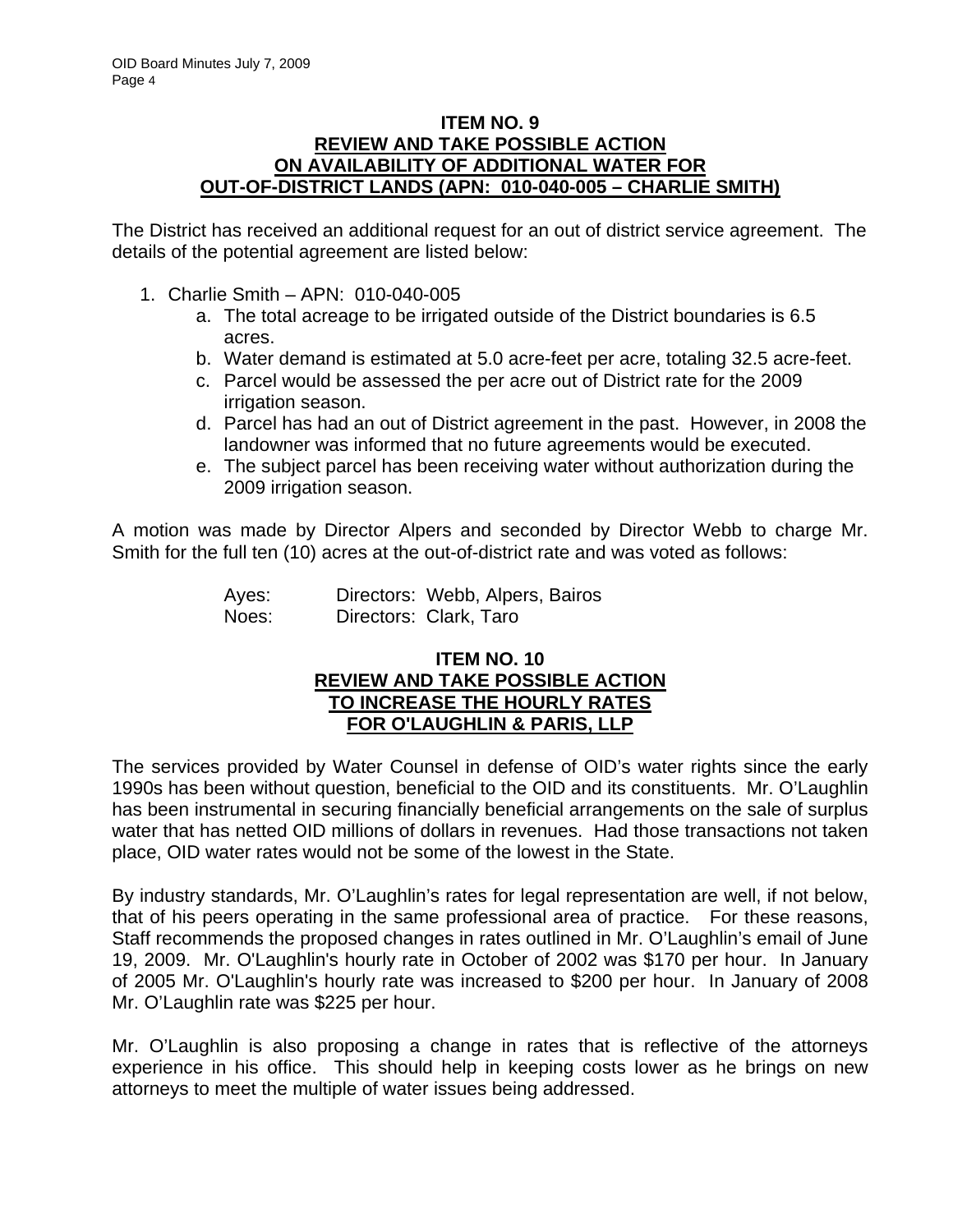A motion was made by Director Webb, seconded by Director Alpers, and unanimously supported to increase the hourly rates for O'Laughlin & Paris, LLP, as follows:

> Tim O'Laughlin \$300/hr. Bill Paris 285/hr. Ken Petruzzelli 225/hr. Katie Shea 165/hr.

### **ITEM NO. 11 REVIEW AND TAKE POSSIBLE ACTION ON PURCHASE OF NEW ENTERPRISE SOFTWARE**

The District's current accounting software developed by Argos Software (located in Fresno) was purchased in 1996. This software is a DOS based program which has limited flexibility, is not user friendly, does not support all departmental needs, and has out-lived its useful life.

Staff researched software from two companies:

- 1. Insight developed by Argos Software (the vendor of the District's current software, ABECAS)
- 2. Springbrook developed by Springbrook Software

To aid in the evaluation process, District staff developed criteria needed to meet the District's objective, the following criteria are presented below in order of priority:

- 1. Fully integrated software
- 2. Customer support
- 3. Ease of use
- 4. Interface with other software applications (GIS, mail merge, etc.)
- 5. Customization needed
- 6. Cost

While the two software programs consist of many of the same modules, processes, and are both user friendly; there are some significant differences.

- 1. GIS:
	- a. Argos does not currently provide a GIS interface and will need to customize their software. Customizing the Argos software to accomplish the GIS interface is risky. Moreover, software customization, in general is resource draining from a time and cost perspective.
	- b. Springbrook has provided the GIS interface for 10+ years and is used by many other local governments.
- 2. Customization:
	- a. Argos will also need to customize the District's annual Ag irrigation water billing.
	- b. No immediate customization is needed with Springbrook.
- 3. Customer Support:
	- a. Argos has 4 customer support staff and a total of 25 employees in-house.
	- b. Springbrook has 12 customer support staff and a total of 100 employees inhouse.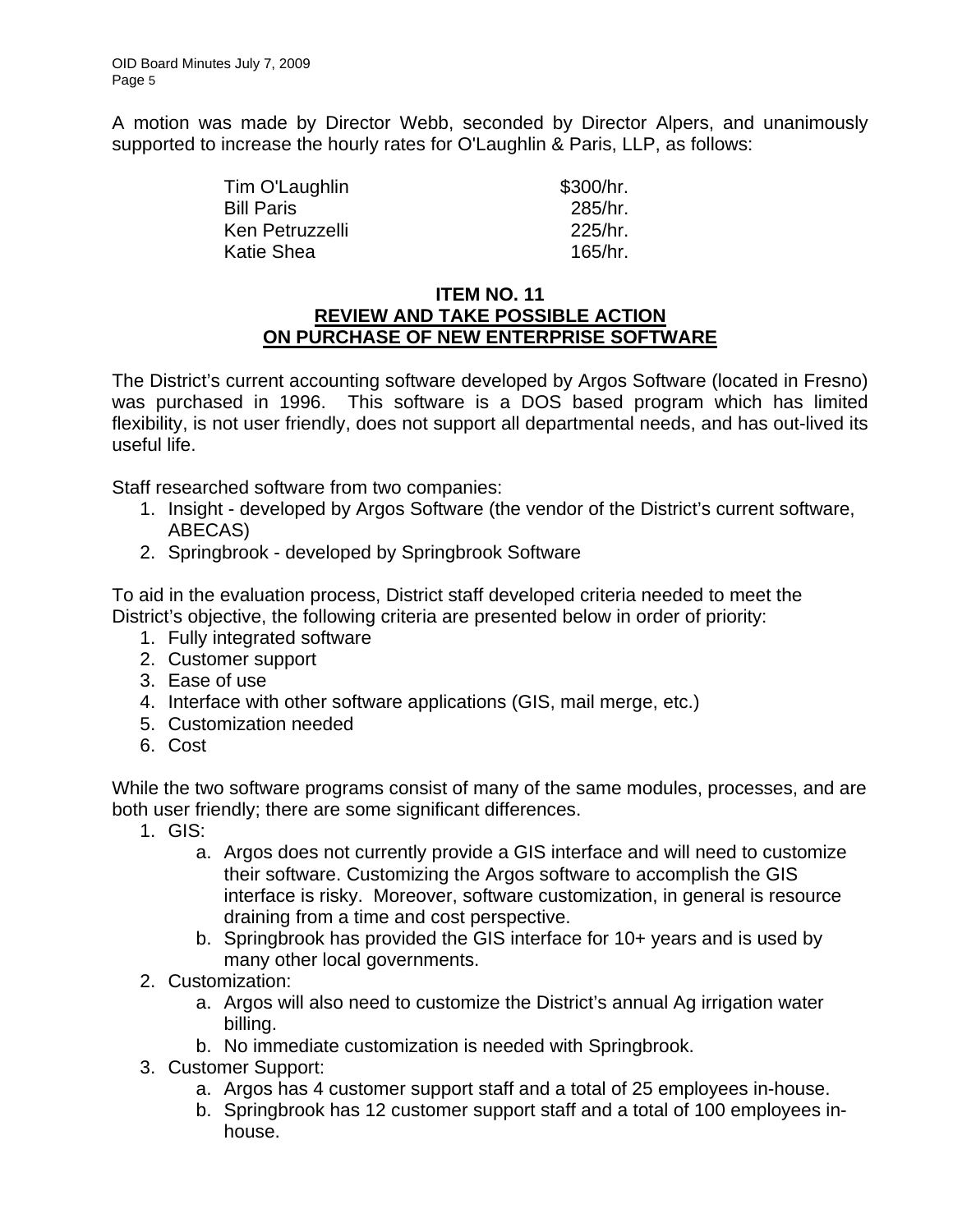- 4. Clientele strategy:
	- a. Argos developed its software to focus on agriculture, warehouse, and freight businesses.
	- b. Springbrook developed its software solely to meet local government needs.

The attached proposals were submitted and reviewed by the Finance Committee on June 26, 2009. The Finance Committee and staff recommend the purchase of Springbrook Software:

- 1. Springbrook is privately held and develops, markets, implements, and supports finance accounting and customer information systems software solutions for local governments, utilities, and special district *exclusively*.
- 2. Springbrook has provided the GIS interface for over 10+ years to its clients.
- 3. Springbrook provides a level of control through its "Work Flow Process" that stream lines many of the District's approval processes.

A motion was made by Director Bairos, seconded by Director Webb, and unanimously supported to approve the purchase of Springbrook Software.

#### **ITEM NO. 12 REVIEW AND TAKE POSSIBLE ACTION TO AMEND P.R.&R. SECTION 8B(c)- ADDITIONAL COMPENSATION – SAFETY COORDINATOR**

Section 8, B. (d), of OID's P.R.&R.s, adopted in 1995, authorizes the General Manager to appoint and set the level of compensation for the Safety Coordinator. On April 18, 2006, the P.R.&R's were amended authorizing the General Manager to approve up to \$3.00 per hour above the base wage. Staff is requesting that the policy be changed to authorize the General Manager to approve up to \$6.00 per hour above the base wage.

After a brief discussion a motion was made by Director Bairos, seconded by Director Clark and unanimously supported to refer this matter to the Personnel Committee.

#### **ITEM NO. 13 REVIEW AND TAKE POSSIBLE ACTION TO AUTHORIZE THE GENERAL MANAGER TO INITIATE A MOU WITH THE CALIFORNIA HIGHWAY PATROL FOR USE OF OID FACILITIES FOR A BUS INSPECTION ON VARIOUS DATES**

The California Highway Patrol has requested the use of OID facilities for bus inspections. These would be Saturday events only and use would be restricted to the front office area with access to Johnson Street. The agencies would enter into an MOU to protect OID from damages.

Staff is seeking Board approval to enter into such an agreement and authorize the GM to execute said agreement.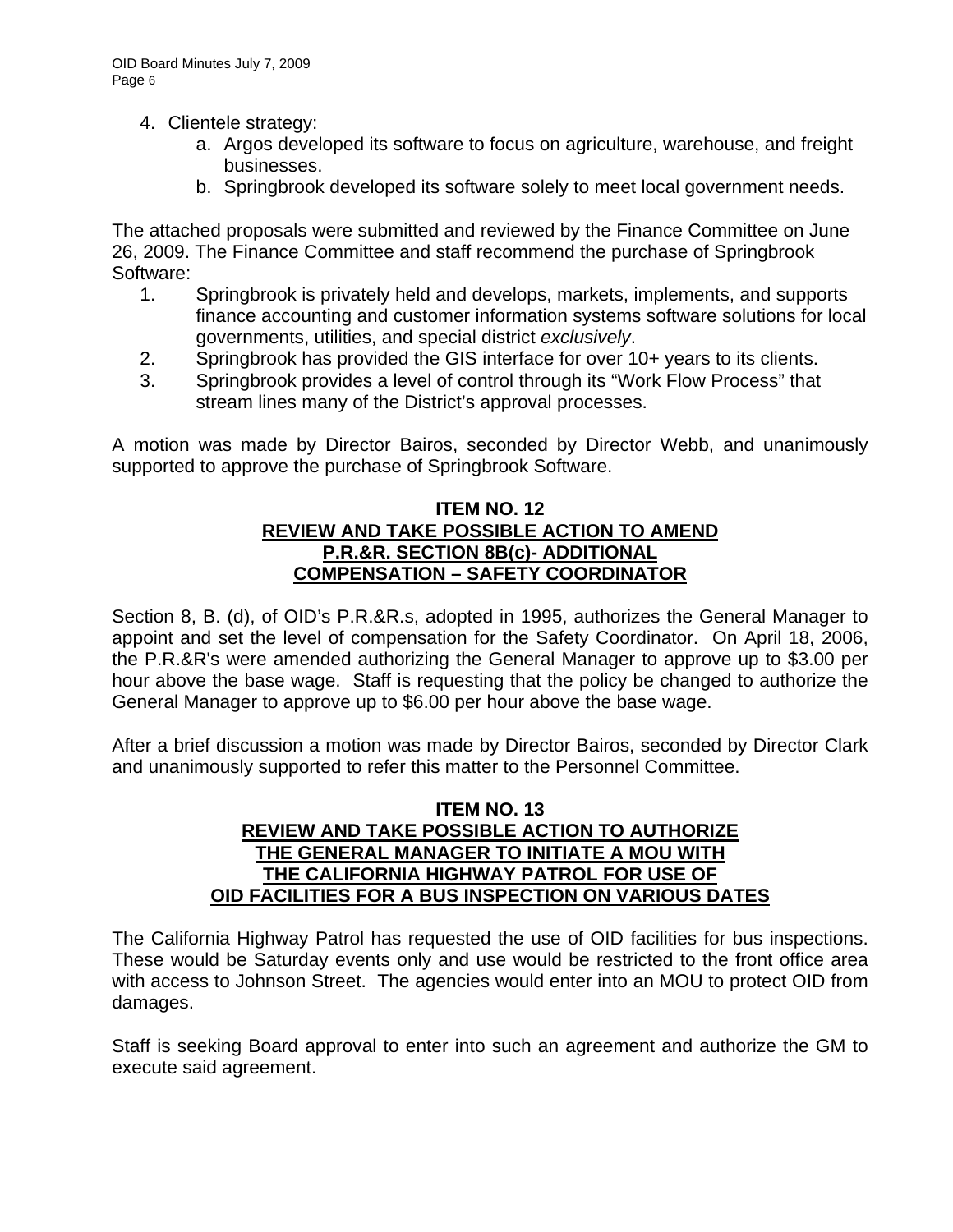A motion was made by Director Webb, seconded by Director Taro, and unanimously supported to authorize the General Manager to Initiate a MOU with the California Highway Patrol for use of OID facilities for a bus inspection on various dates.

## **DISCUSSION ITEM NO. 14**

### **DISCUSSION ON RELEASE OF LIABILITY AND TEMPORARY PERMIT FOR USE OF "IRRIGATION & DRAINAGE WELL USE" AND "CONVEYANCE CHANNELS"**

Director Webb requested this policy be brought before the Board of Directors.

Director Webb stated that he would like the Water/Engineering Committee to review the language contained in the release. Director Webb stated that a lot of the language contained in the release does not apply to those individuals who are using the pump for irrigation purposes. The Directors agreed that this release should be referred to the Water/Engineering Committee for review.

# **ITEM NO. 15 COMMUNICATIONS**

# A. **GENERAL MANAGERS REPORT**

# **Safety Activities**

- 1. 190 days without a lost time injury accident.
- 2. Tri Dam and County Emergency staff met on June 25<sup>th</sup> for a "table top" review of the Tulloch Dam EAP. A drill of the agencies is scheduled to occur on July  $30<sup>th</sup>$  at Strawberry.

# **Administration Activities**

- 1. July 6th at 7:00 p.m. Frank Clark and Steve Webb attended the City of Oakdale City Counsel meeting to accept a Certificate of Appreciation for their efforts in keeping the City pool open and in assisting in fire and rescue training costs for City programs that benefit the OID as well.
- 2. OID's Modesto Nuts Family Night had its biggest employee and family turnout ever. Good food and fun was had by all.
- 3. Focusing efforts on understanding the OCAP BO. All irrigation districts got a briefing on Monday the  $23<sup>rd</sup>$  at MID.
- 4. Met with City of Oakdale on reimbursement requirements for services preformed.
- 5. Interviews for Account Clerk were held June 30<sup>th</sup>.
- 6. Legal Notes:
	- a. A Dec Relief action was served to OID by Honchariw Revocable Trust on a Knights Ferry easement dispute. Suit sent to Schrimp's office.
	- b. Fields injunction motion to be held on July  $2^{nd}$ . It's been cancelled twice previously.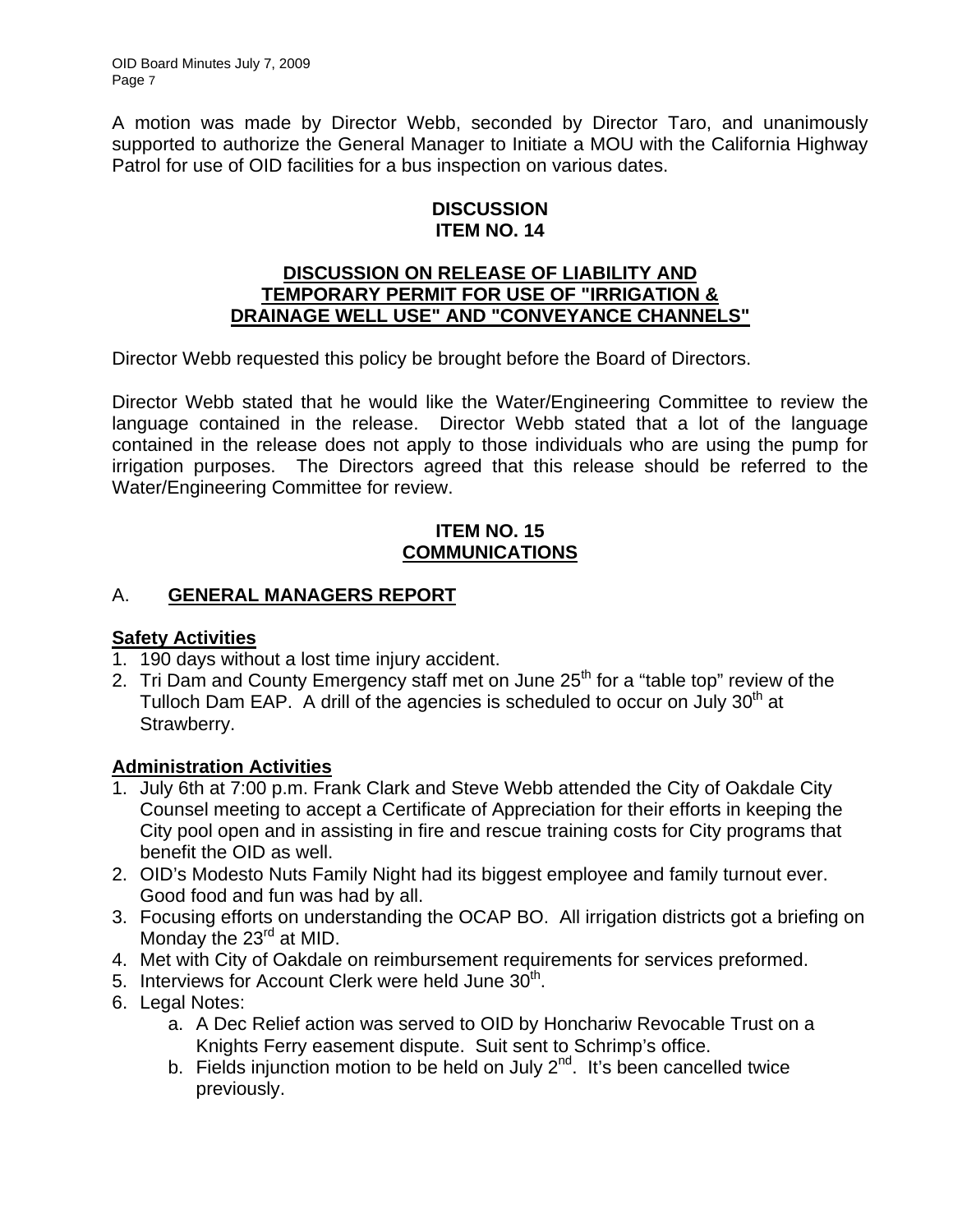# **Contract and Special Project Activities**

- 1. Little John Creek Dam Project Final control installation to be completed by Sierra Controls for the SCADA system after the agreement with the landowner has been signed for access to the signal relay tower.
- 2. Riverbank/South Main The Notice of Completion was filed on May 5, 2009 thus the 30-day period has passed. Final invoice for Retention has been received but not the Conditional nor the Unconditional Lien Releases. Final payment will not be issued until the Lien Releases have been received as of 07/02/09 they have not been received.
- 3. Fairbanks/SSJID Main The Notice of Completion was filed on May 5, 2009 thus the 30-day period has passed. The final invoice with remaining lien releases have not been received from Preston Pipeline, numerous telephones calls have been placed.
- 4. South Main Canal and Tunnel Projects Bid Packages were sent out on June 16, 2009. The Pre-bid meeting and Job Walk was completed on June 25, 2009. Bids are due on July 14, 2009. The contract award is targeted for the end of August with a Notice to Proceed on September 15, 2009. Seventeen bidders expressed an initial interest in bidding but seven attended the mandatory Pre-bid meeting. Some will be subcontractors to the others.
- 5. 2-Mile Bar Tunnel (CEQA & Engineering) Condor continues to perform some preliminary engineering to support CH2MHILL on the CEQA evaluation for the 2-Mile Bar Tunnel. Met with Dave Giomi of Cogdill & Giomi Property Appraisers to develop and action plan for the appraisal of the Right-of-Way land acquisition. Will meet with the Landowners of the other section of property east of Conlin's during the week of July 6, 2009.
- 6. North Side Regulating Reservoir Bids were released on June 29, 2009 as planned. Fifteen contractors have requested bid packages. The Pre-bid meeting will be held on July 9, 2009 in the OID office with a job walk on the same day. Bids are due July 29, 2009.
- 7. Landowner Meetings continue for the North Side Reservoir, Clavey Drop and the South Main Canal Rehabilitation Projects. These Landowner meetings will continue for the next two months.
- 8. Development of the project schedules are in progress for the North Side Regulating Reservoir, Cashman Dam and the South Main Projects. The Construction Management Program is being developed now for all of the 2009/2010 projects from a Priority List received from Water Operations.
- 9. Contract Administration activities on issued contracts to be renewed and/or issued, Work Releases and Change Orders for all contracts.
- 10. Organizational and project execution plans are being developed and assemble for all the 2009/2010 projects.
- 11. Field Engineering Training program started for the Contracts personnel.
- 12. Contract Management course being prepare for OID personnel.
- 13. Construction Management and Contracts Administration manuals being developed.

# **Construction & Maintenance Activities**

- 1. Review of Job Set Up Forms
- 2. Various Landowner meetings regarding maintenance work.
- 3. Preparing and conducting evaluations with the Support Services employees.
- 4. Assisting Engineering Department with constructability review of Capital Improvement Projects.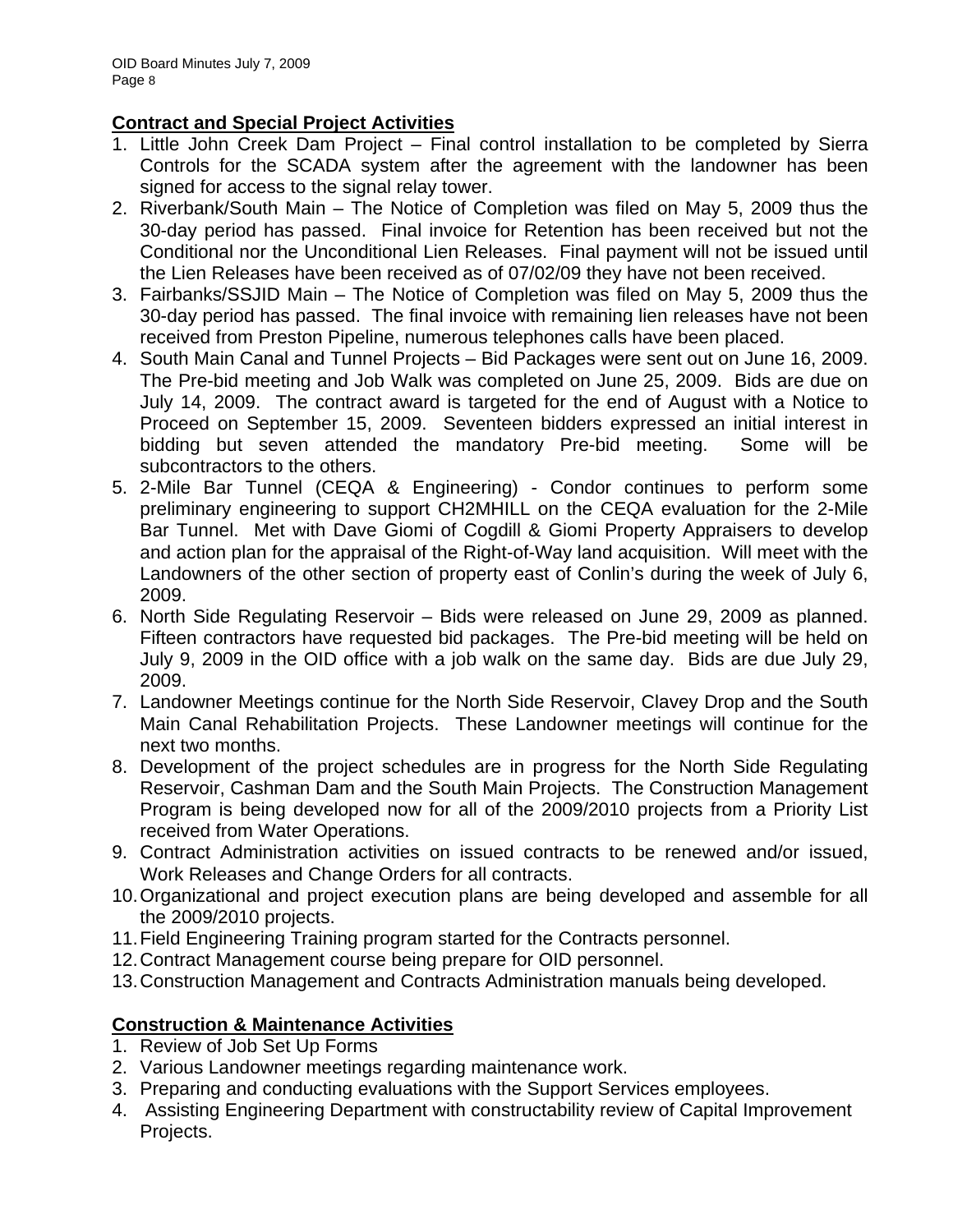5. Reviewing beneficial costs of used tier two and tier three equipment to replace the older tier zero District equipment, especially with the recent influence of newer equipment.

# **Engineering Activities**

- 1. Continuing to work with V.A. Rodden on Phase I work, future phases (II and III) and Annexation. DRAFT Annexation complete and sent to Bill Jackson for review and comment.
- 2. P&P working on design drawings for 2009/2010 Capital Projects.
- 3. Continuing to work with USACOE and USFWS as it pertains to environmental mitigation on the North Side Reservoir Project. OID has received the final Biological Opinion (BO) from USFWS and has gone to bid on the environmental mitigation credits necessary. Bids are due back by 2pm on July 10<sup>th</sup> for consideration at the July 21<sup>st</sup> Board meeting. Working with USACOE as it pertains to potential alternative mitigation sites. Resolution appears to be in sight and waiting for final confirmation from USACOE. Project is currently out to bid with bids due back on July  $29<sup>th</sup>$ . Construction on the reservoir is set to begin on August  $20<sup>th</sup>$ .
- 4. Research of APN files and facility files for the 2009/2010 Capital Projects is complete.
- 5. Preconstruction photos for the 2009/2010 Capital Projects have been completed and comprehensive photo log binders are being assembled.
- 6. Landowner meetings for the 2009/2010 Capital Projects are nearly complete and in general have gone well.
- 7. No word from Mr. Hansen since correspondence was sent.
- 8. Telephone conversation with Willms Ranch Attorney, Ms. Barbara Savery on June 30<sup>th</sup> concerning our conditions of approval for the parcel map as submitted to STANCO.
- 9. P&P working on abutment design for new bridge to span Wildcat Creek.
- 10. Met with Joe Martin and Don Moyer (Land Use Consultant) as it pertains to the Martin Ranch Subdivision Map on June 25<sup>th</sup>.
- 11. Ongoing project status meetings with Provost and Prichard, Inc. P&P Oakdale office is now staffed full time and P&P is currently working to bring additional full time staff to Oakdale.
- 12. Meeting with Mr. and Mrs. Airola on June  $30<sup>th</sup>$  to discuss options for replacement of the Wyatt Pipeline through their property (APN: 002-054-003).
- 13. Met with Herman Doornenbal on June 30<sup>th</sup> to discuss options and costs associated with piping that portion of the Sweet Lateral through his property (APN: 229-009-002).

# **Water Operations Activities**

- 1. Rotation 9 Started on June 27<sup>th</sup> and will be a 10 day rotation. Rotation 10 is scheduled to start on July  $7<sup>th</sup>$ .
- 2. Prepared and submitted Supplemental Statement of Diversion & Use to the SWRCB on June 30<sup>th</sup>.
- 3. GPS equipment was installed during the week of June 22-26. The system was activated on June 29<sup>th</sup>.
- 4. A switch to Verizon Wireless was completed on July  $2^{nd}$ . The service area of Verizon is far superior to our previous carrier.
- 5. Conducting various Landowner meetings in regard to operating issues.
- 6. Researching & Reviewing OCAP documents.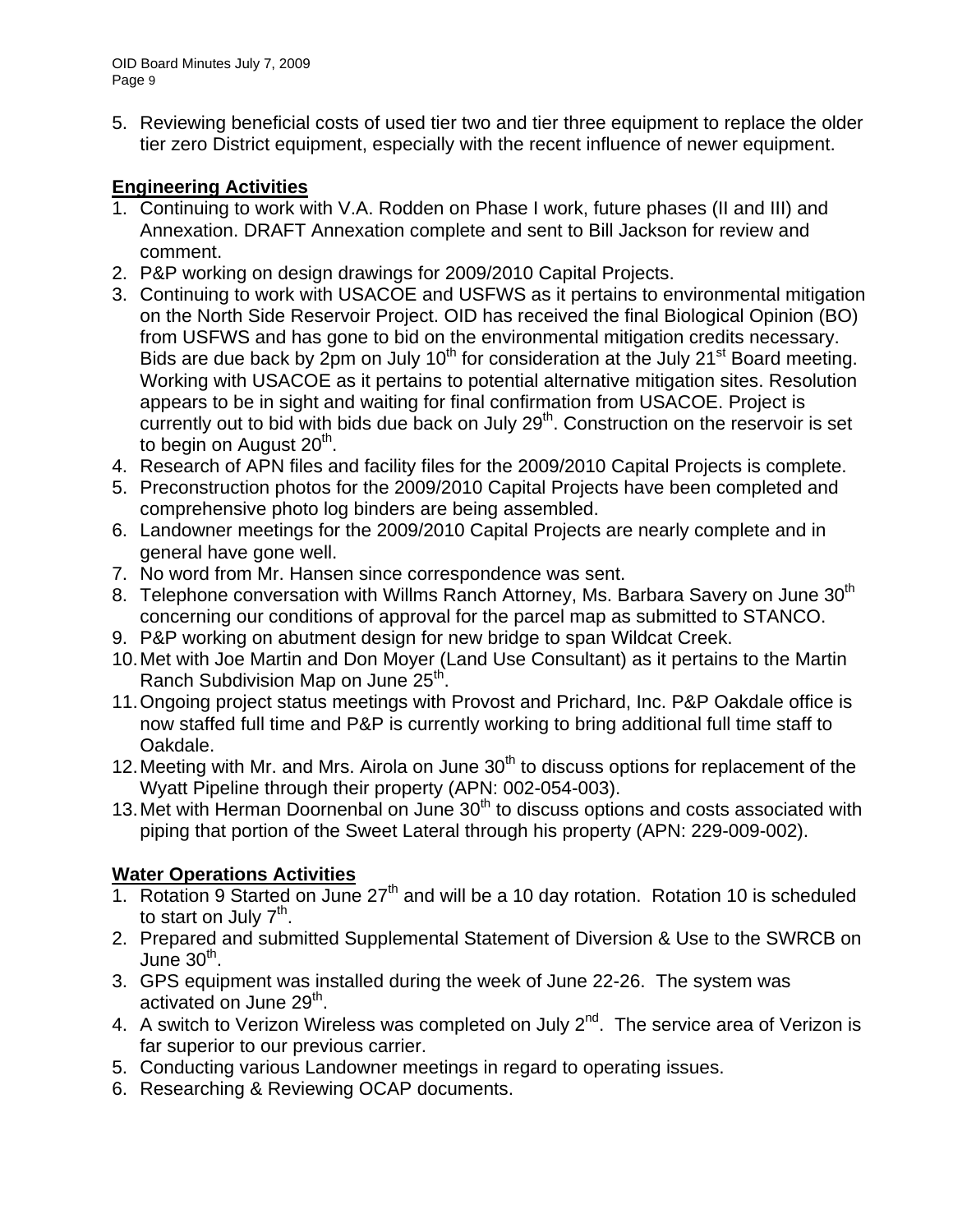# **Finance and Accounting Activities**

- 1. Requested Property and General Liability insurance quotes from SDMRA and ACWA JPIA. ACWA JPIA's quote was slightly less than SDRMA. The District will remain with ACWA JPIA for the 2009/2010 policy period.
- 2. Facilitated the switch and purchased of equipment from Nextel and AT&T cellular phone providers to Verizon Wireless.
- 3. Prepared second installment past due statements and notices for 551 customers.
- 4. Ag water billing delinquencies as of June 30, 2009 are \$74,714, as compared to June 30, 2008 of \$87,322.
- 5. Prepared "Do Not Release Water" list for Distribution System Operators.
- 6. Prepared SDRMA's Workers' Compensation 2009-2010 Credit Incentive Program request.
- 7. Continued to review new accounting software and proposals. Meet with the Finance Committee on June 26, 2009 to discuss proposals.
- 8. Interview four candidates for the Account Clerk position.
- 9. The first COP debt service payment is due August  $1<sup>st</sup>$ . This payment will be submitted for Board approval on July 21<sup>st</sup>.
- 10. The CFO is performing an audit of the payroll desk to review procedures and processes.
- 11. Processed 20-property title transfers in May and June.
- 12. Routine accounting functions (AP,AR, PR, billings, account reconciliations, etc.)

# B. **COMMITTEE REPORTS**

Finance Committee Meeting, June 26, 2009

 $\triangleright$  Replacement of Accounting Software

This matter was discussed previously on this agenda.

# C. **DIRECTORS' COMMENTS/SUGGESTIONS**

# Director Taro

Director Taro had no comments.

# Director Bairos

Director Bairos commented that staff is doing a good job this irrigation season. There have been no big problems or issues in his District.

# Director Webb

Director Webb commented on a Nuclear Energy Power discussion at the APPA Conference in Salt Lake City and brought a report regarding nuclear energy power for the Board and staffs' review.

Director Clark Director Clark had no comments

Director Alpers Director Alpers stated he also attended the same conference and AB32 was discussed.